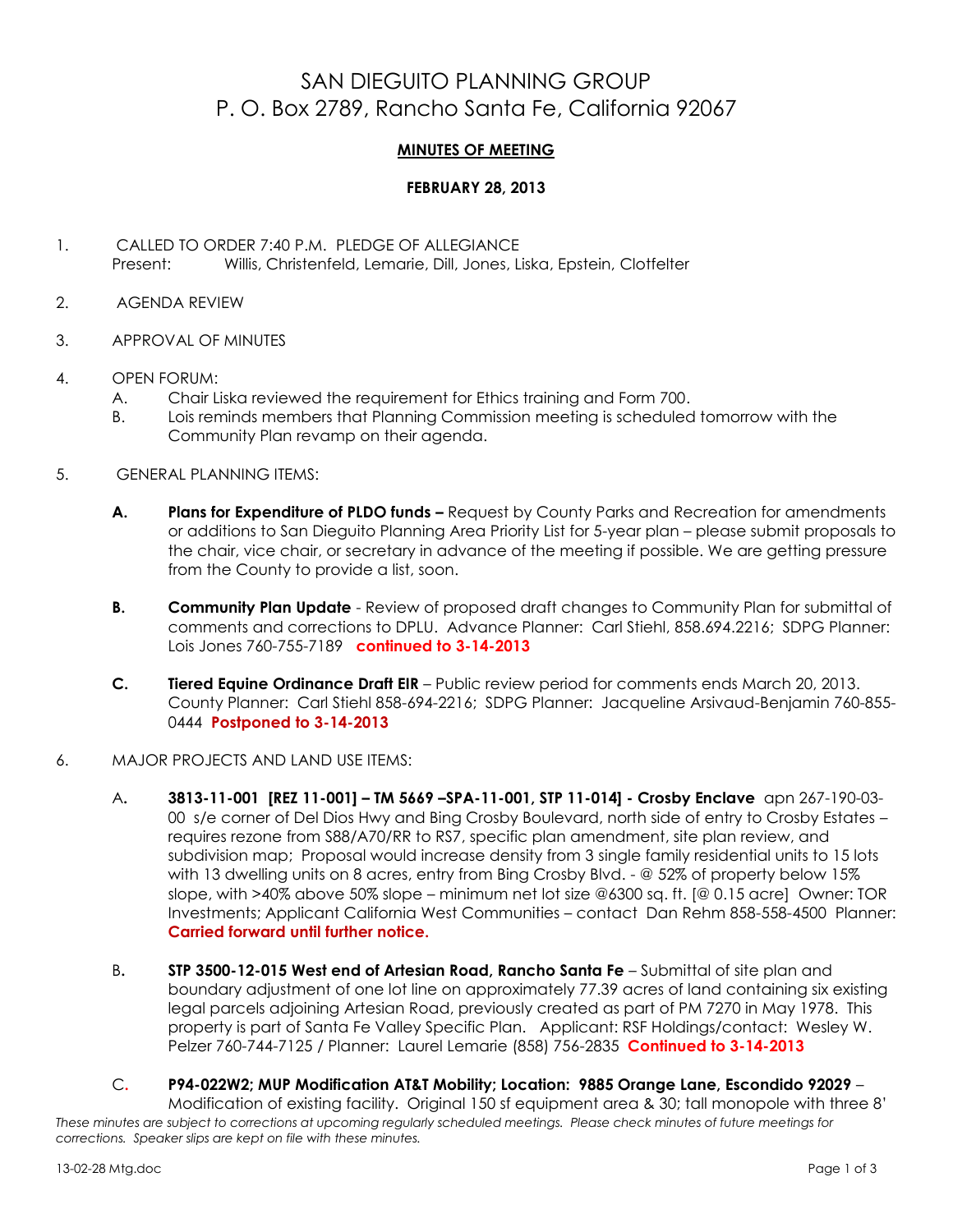antennas & 6; high chain link fence. Modification will consist of removal of existing wooden pole & antennas and installation of equipment on existing water tank, including 12 total 8; panel antennas, 24 RRU's, 12 surge suppressors, 6 tower-mounted amplifiers, and 2 GPS antennas. Also 15' of FRP screening will be added to the water tower to the screen the antennas & equipment plus expansion of base station equipment area by approximately 60 sf. Applicant: AT&T Mobility, Doug Munson (619) 972-4944; Planning Group: Don Willis (858) 481-6922. **Continued from meeting of 1-3-2013**.

- D. **Rancho Cielo SPA05-004, TM5440, TM5441; Replacement Maps, project totals 23.06 acres, 11 condominium DUs on 'Village Center' parcel, 31 condominium DUs on 'Parcel H'**; located at the intersection of Via Ambiente and El Brazo, Camino De Arriba, APNs 265-270-71, 264-410-02, 264- 382-16. Submittal of proposed Preferred Project of 42 dwelling units, with revised architectural elevations and floor plans, as well as an Alternative Project with a total of 39 dwelling units, with reduced grading and the same revised architectural elevations and floor plans, as the Preferred Project. The Visual, Noise and Air Quality Studies will be submitted on December 4, 2012. Applicant: Rancho Cielo Estates, Ltd., Applicant's representative: Robert Chase, Fuscoe Engineering, (858) 554-1500; DPLU Planner: Dennis Campbell, (858) 505-6380; SDPG Planner: Doug Dill, (760) 736-4333 **postponed to 3-14-2013**
- **E. PDS2013-AD-13-002 5955 El Montevideo/Via de Fortuna** Installation of DPE culverts under the equestrian trail to alleviate ponding of run-off of the trail. Applicant: Neil Bluhm Contact: Bill Snipes 619-697-9234, SDPG Planner: Chaco Clotfelter (858) 342-3050 MOTION by Chaco Clotfelter to recommend approval as presented. Seconded: Dill

| $Ayes = 8$ | $nos = 0$ | $abstain = 0$ |
|------------|-----------|---------------|
|            |           |               |

**F. PDS2013-MUP-13-001 – request by AT&T for a 4' height waiver to the 35' height limit to extend an existing tower element to conceal the proposed antennas** located on The Bridges golf course clubhouse located at 18550 Seven Bridges Road, Rancho Santa Fe, raising it 8 ft to accommodate 16 panel antennas. The equipment necessary to operate the facility will consist of outdoor equipment cabinets and two GPS antennas located within a 10' by 25' CMU equipment enclosure with a chainlink top. APN #264-103-10, applicant: AT&T Mobility, LLC, representative Jill Cleveland 760-420-4833, SDPG Planner: Don Willis (858) 481-1535

**MOTION** by Don Willis to recommend approval as presented. Seconded: Epstein  $Ayes = 8$  nos = 0 abstain = 0

- **G. PDS2013-AD-13-005 – Administrative permit application for 1,115 sf 2nd dwelling unit on 2nd story over new detached 480sf garage.** Located at 16946 Circa del Sur, Fairbanks Ranch 92009. APN #269-202-19. Applicant Contact: Greg Danskin, Architect for Charlie Grubbs, 760-532-2361, Cty Planner: Don Kraft, 858-694-3856; SDPG Planner: Ira Epstein 858-759-0255 **Postponed to 3-14-2013**
- **H. PDS2013-AD-13-006 – Administrative permit application for 795 sf guest living quarters and entry gate.** Property is 1.78 acres located at 6515 Mimulus, Rancho Santa Fe 92067 APN 265-213-02. Applicant Contact: Don Looney for Bruce & Jeanne Nordstrom, 760-434-7969; County Planner: Lisa Sims 858-694-3029; SDPG Planner: Nikko Christenfeld 760-741-1953 **Postponed to 3-14-2013**
- **I. PDS2013-AD-13-007 – Administrative permit application for 1,231 sf guest living quarters and 89 sf rec room.** Located at 17109 Paseo Hermosa (& San Dieguito Rd), Solana Beach, CA 92075 APN 269-181-03-00. Applicant Contact: Steven Barger for William Bradley 760-743-4217; County Planner: Don Kraft 858-694-3856; SDPG Planner: Mid Hoppenrath (760) 747-1145 **Postponed to 3- 14-2013**
- 7. ADMINISTRATIVE MATTERS:
	- **A.** Community Reports
	- **B.** Consideration and comments on circulation mail

*These minutes are subject to corrections at upcoming regularly scheduled meetings. Please check minutes of future meetings for corrections. Speaker slips are kept on file with these minutes.*